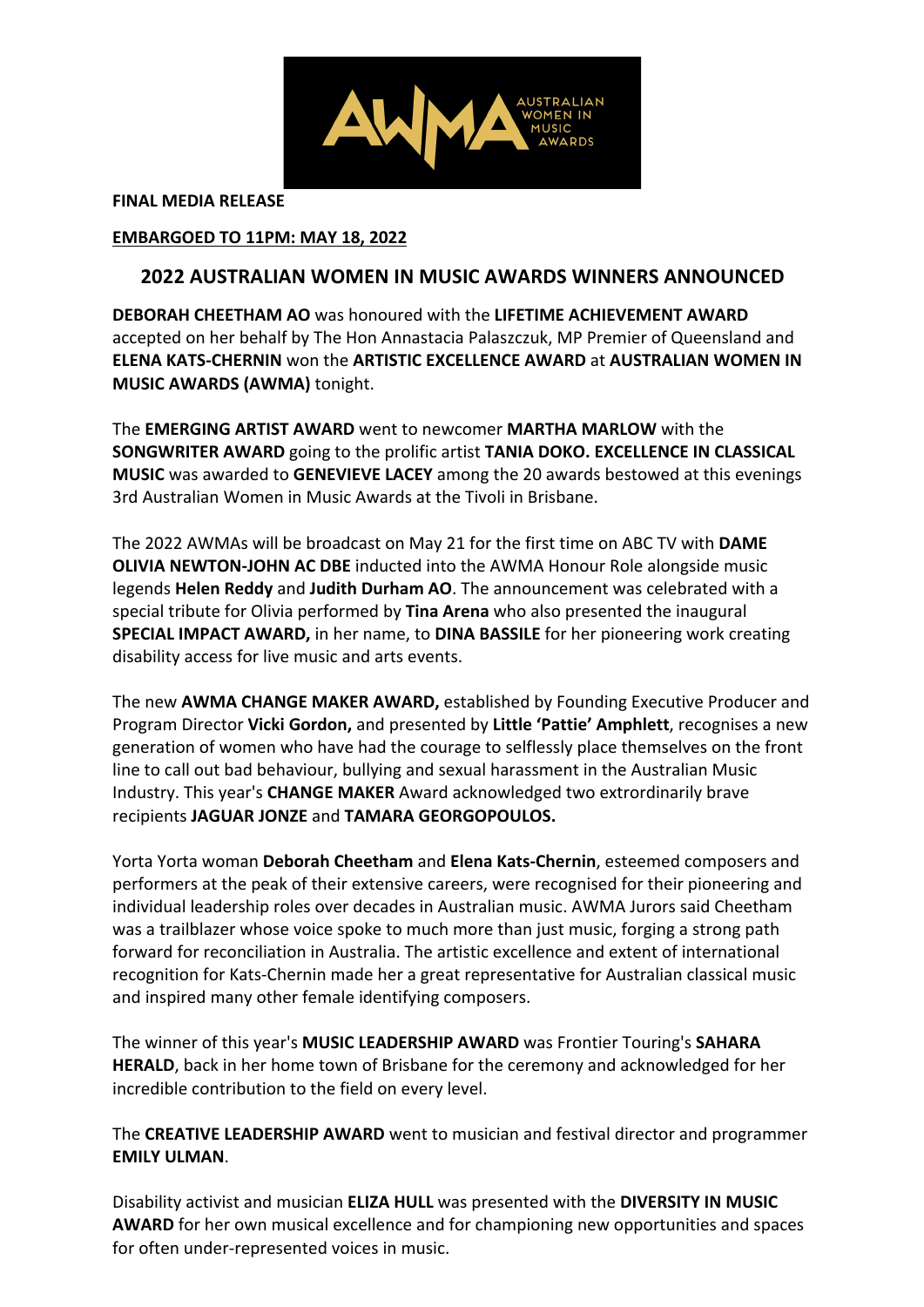

**EXCELLENCE IN CLASSICAL MUSIC AWARD** went to **GENEVIEVE LACEY** in recognition of her illustrious career with international standing, continuing Australia's distinguished history of producing world-class talent in classical music.

Australian fashion innovator and designer, **CINDY VOGELS** won the **EXCELLENCE IN IMAGE MAKING AWARD** and the prolific, creative arts photograher **CYBELE MALINOWSKI** was bestowed the **MUSIC PHOTOGRAPHER AWARD** for the far-reaching impact, inclusivity and great quality of her photography. Juror's said the sheer volumn and consistency of her work was impressive.

Music Industry Observer's **POPPY REID** won the **MUSIC JOURNALIST AWARD.** Reid was recently promoted to Managing Editor of Australia's fastest growing music media company The Brag Media. Juror's pointed out her innovative journalism, particularly with Rolling Stone Australia, and her fearless reporting on the industry gender stereotypes, injustice, sexual assault and the #MeToo movement.

Rising star **LUCY KNOX** won the **FILM MAKER AWARD** with Juror's commenting on the astonishing level of artistic excellence and skill amongst all the nominees and giving honourable mentions to finalists **Natalie van den Dungen** and **Aimée-Lee Xu Hsien Curran.**  The Juror's said they all showed absolute commitment to their craft and a willingness to share their skills with emerging filmmakers.

The **STUDIO PRODUCTION AWARD** went to electronic producer and musician **ALICE IVY,**  noted for her singular music persona. The multi award winning artist devises unique collaborations and is a role model in contemporary production and performance. **LIVE PRODUCTION TOURING AWARD** was won by **CASEY O'SHAUGHNESSY** from Select Music with Juror's saying her advocacy for safe and inclusive spaces for women in the industry demonstrated phenomenal leadership that was necessary for transformation of the sector far and wide.

**LIVE CREATIVE PRODUCTION AWARD,** presented by Katie Noonan, went to outspoken advocate for women in the music industry **KAIT HALL,** described by Juror's as a major creative influence in the Australian Music Industry.

Songwriter, composer, educator and performer **LEIGH CARRIAGE** was recognised with this year's **HUMANITARIAN AWARD** for her tireless humanitarian educational work, particularly over the past decade coordinating the Visiting Artists Mentoring Program for Women in Contemporary Music directed to regional areas of Australia.

Queensland Premier Annastacia Palaszczuk congratulated this year's winners and honourees on their creativity, courage, and contribution to Australia's music industry.

"After two years of postponements due to COVID-19, my Government is proud to have supported Australian Women in Music Awards 2022 – live, loud and in-person, at The Tivoli in Brisbane," Premier Palaszczuk said.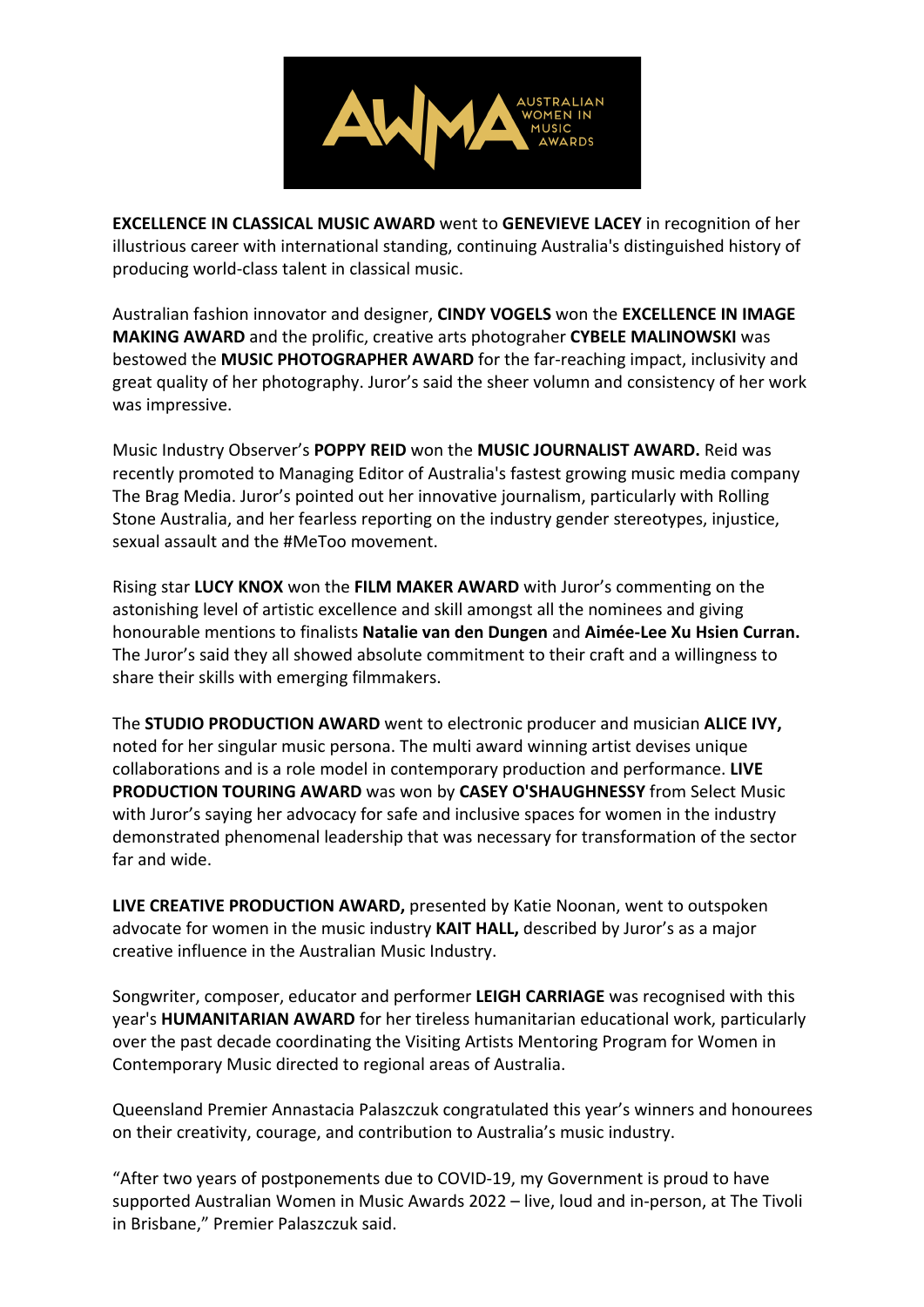

"Not only has this event celebrated the most innovative, hard-working and influential women in Australian music, it's been an opportunity to further amplify the voices of First Nations women, who have historically been under-valued and under-represented.

"I congratulate all of this year's winners and honourees, and thank AWMA for promoting gender equality and diversity, fostering female talent, and hosting the country's brightest stars here in Queensland."

AWMA Founding Executive Producer & Program Director **VICKI GORDON** said the atmosphere was electric, bringing artists and music industry peers back together after long COVID interruptions and 2 years of cancellations. MC's Yumi Stynes and Dizzy Doolan elevated the excitement with performances from **Emma Donovan & Kee àhn, Tina Arena, BARKAA & Dizzy Doolan, Sahara Beck, Sandy Evans & Satsuki Odamura and Montaigne**, plus a rousing world premiere performance of the new classical composition, *Jubilissima,* commissioned by AWMA, and performed by **Elena Kats-Chernin** with Brandenburg lead trumpeter **Leanne Sullivan**.

"AWMA provides a unique space in Australia to drive and celebrate positive cultural change across the entire spectrum of the music industry. Said Gordon.

"AWMA has become a powerful industry leader to highlight the vast and varied talent in this country, to connect people and communities and to break down the systemic issues which have held women back for decades. AWMA is a space for solutions to be proposed, for successes to be acknowledged and for genuinely diverse contributions to be heard. Through AWMA we have effectively raised the collective voice demanding equitable access, safety and recognition for women in the Australian music industry. We are well and truly focussed on the future," she said.

She congratulated all finalists, winners and performers and praised the extraordinary musicianship of the 2022 AWMA House band led by Music Director and Bassist Zoe Hauptmann with Sarah Belkner on Keys, Ali Foster on Drums and Kat Ayala on Guitar.

The 2022 event focus on First Nation's practitioners saw several regional and remote grant recipients supported by the Queensland Government to attend the Conference Day as well as the inaugural First Nations Hip Hop showcase **Love For My Sisters,** supported by the Queensland Government through Arts Queensland**.** A special feature of the Conference was the screening of *It's Our Duty: Reflections of Women and Hip Hop*, a short film Directed by Liza Moscatelli and Co-produced by Kween G, documentating local Hip Hop pioneers using art to connect to culture, community and identity.

The Hip Hop Showcase evening featured performances from **Kween G & Lady Lash, Hope One, Hot Brown Honey, Shakaya, Red Belly and Dizzy Doolan.** 

# WINNERS PHOTO GALLERY

#### 2022 AUSTRALIAN WOMEN IN MUSIC AWARD WINNERS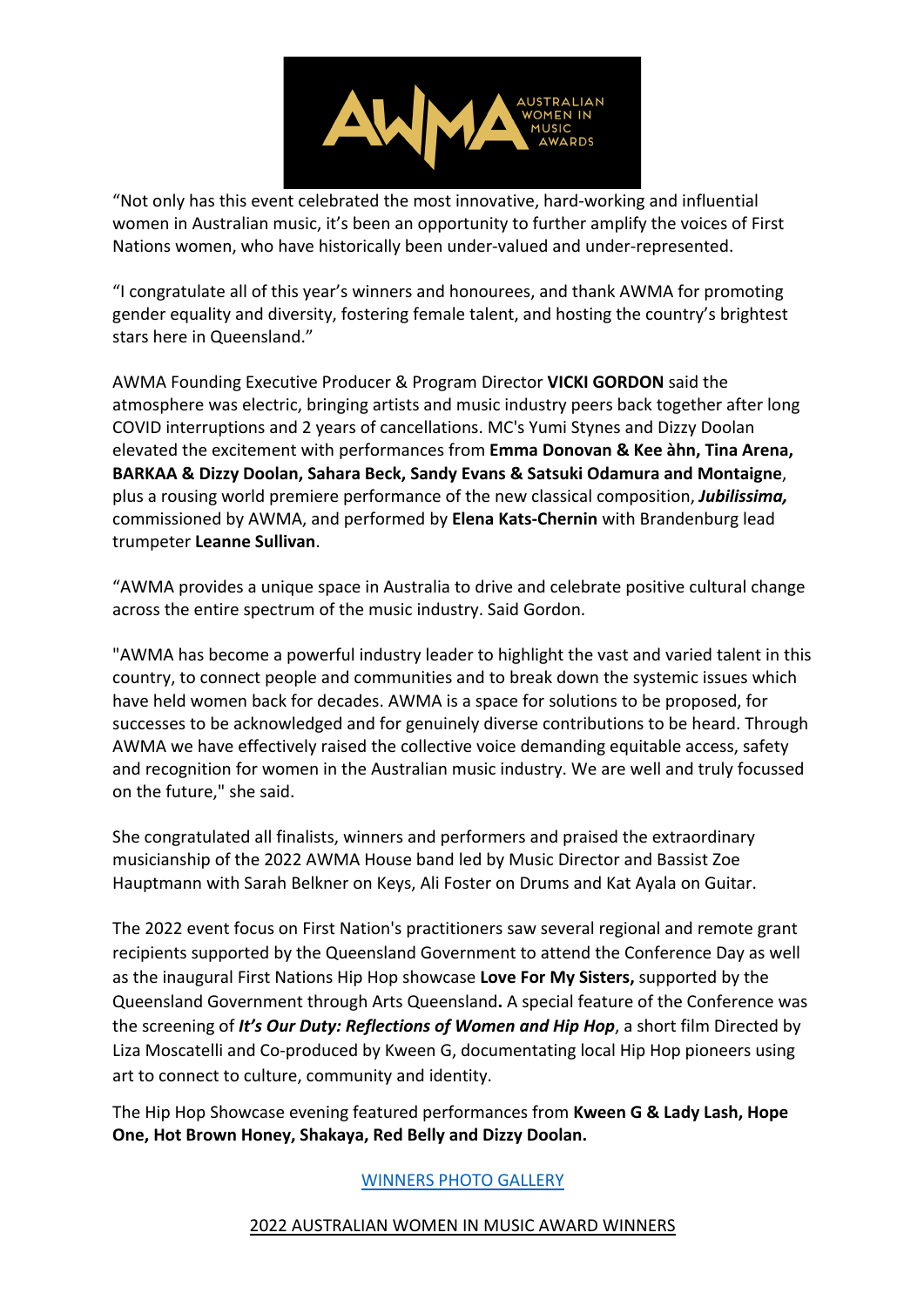

**HOTEL X ~ FILM MAKER AWARD** Lucy Knox

**EXCELLENCE IN IMAGE MAKING AWARD** Cindy Vogels

**MUSIC PHOTOGRAPHER AWARD** Cybele Malinowski

**FENDER MUSIC AUSTRALIA ~ EMERGING ARTIST AWARD** Martha Marlow

> **APRA AMCOS ~ SONGWRITER AWARD** Tania Doko

**JUSTICE ELIZABETH FULLERTON ~ EXCELLENCE IN CLASSICAL MUSIC AWARD** Genevieve Lacey

> **LIVE PRODUCTION TOURING AWARD** Casey O'Shaunessy

**SCHOOL OF AUDIO ENGINEERING ~ STUDIO PRODUCTION AWARD** Alice Ivy

> **LIVE CREATIVE PRODUCTION AWARD** Kait Hall

**SETTLEMENT SERVICES INTERNATIONAL ~ DIVERSITY IN MUSIC AWARD** Eliza Hull

> **TWITTER AUSTRALIA ~ MUSIC JOURNALIST AWARD** Poppy Reid

> **TWITTER AUSTRALIA ~ MUSIC JOURNALIST AWARD** Poppy Reid

**BRISBANE CITY COUNCIL ~ ARTISTIC EXCELLENCE AWARD** Elena Kats-Chernin

**AWMA HONOUR ROLL**

Dame Olivia Newton-John AC DBE

**THE INDUSTRY OBSERVER ~ MUSIC LEADERSHIP AWARD** Sahara Herald

**NOVA ENTERTAINMENT ~ CREATIVE LEADERSHIP AWARD** Emily Ulman